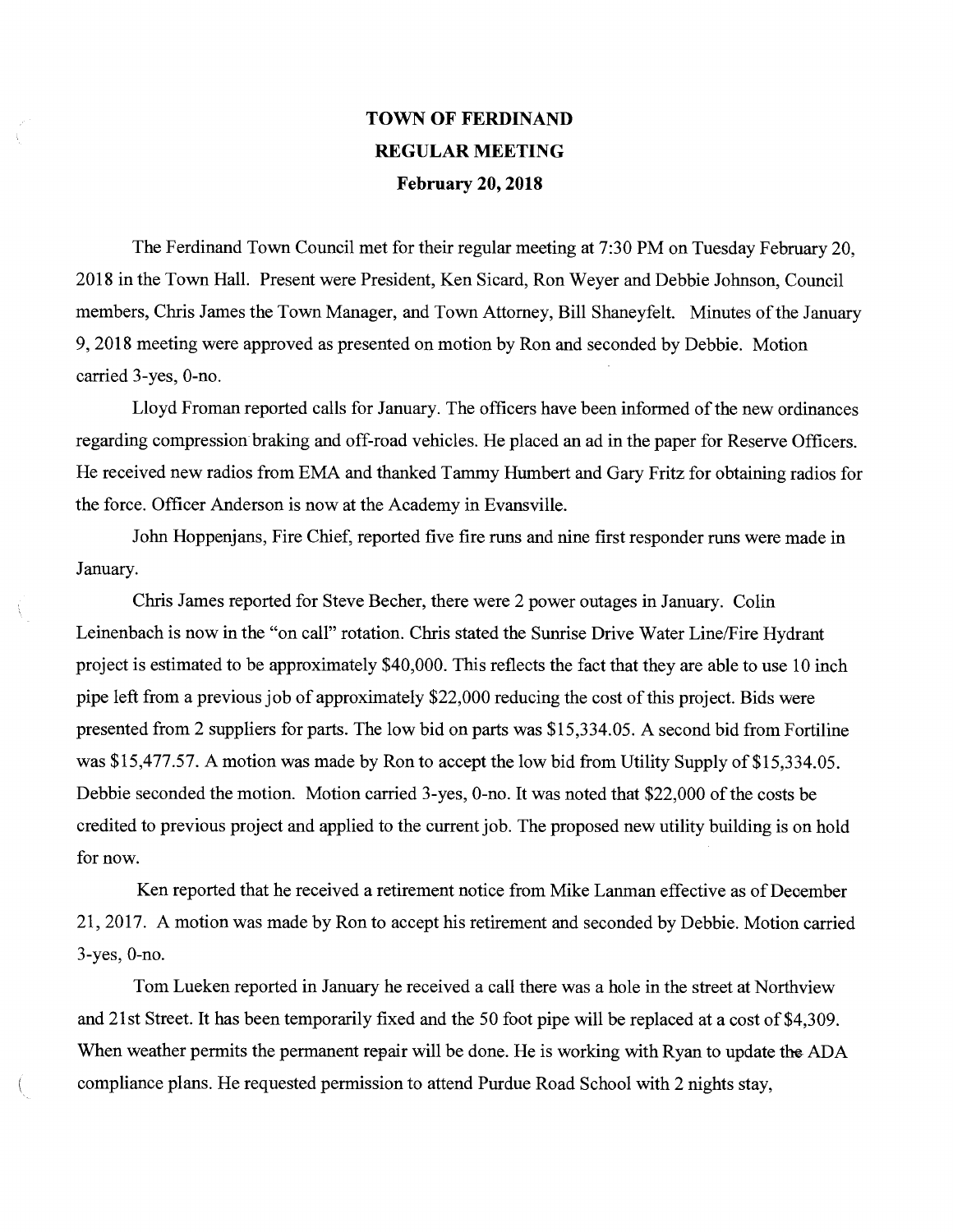transportation and meals March 6-8, 2018. A motion was made by Deb to approve his attendance, transportation and meals, seconded by Ron. Motion carried 3-yes, 0-no.

Roger Schaefer reported his department installed a new sewer service line to Daunhauer property. Request was made for Roger and interested employees to attend the 811 training at Reflections in Huntingburg on February  $21^{st}$  from 7:30-10:00. Debbie made a motion to approve the attendance request and Ron seconded. Motion carried 3-yes, 0-no. Roger noted big foot truck bids will be opened at the next meeting.

Matt Weyer, Park Board President, gave a park update. They are hoping to have an open house in April. Tom has started on the musical pad at  $18<sup>th</sup>$  Street Park. They are reviewing quotes to resurface the 5th Street Park playground area. The next park meeting will be their major lease meeting on March 14 at 4:30 PM.

During the emergency siren test, one siren was not working and has been repaired. Chris James gave and update of the Dubois County Leadership Academy. He gave an update of Folk Fest planning. A ceremony will be held at the Town Hall on February 23 declaring the Mobel property as "Indiana Site Certified". He will represent the town at the Senior Reality Day at Forest Park Saturday.

John Wetzel from Midwestern Engineers gave a Phosphorus Project update. Graves has completed their punch list with a few exceptions, mainly seeding and the fence. The Certificate of Substantial completion was signed. He requested approval of the Midwest Engineering invoice of \$18,509.98 and the Graves invoice of \$95,191.40. Debbie made a motion to allow Ken to sign off on the invoice from Graves in the amount of \$95, 191.40 seconded by Ron. Motion carried 3-yes, 0-no. Debbie made a motion to allow Ken to sign off on the invoice from Midwest Engineering in the amount of \$18,509.98, motion was seconded by Ron. Motion carried 3-yes, 0-no.

It was communicated that the county is seeking monetary compensation for the degradation of 475 East County Road. The council determined this situation is between Graves and the County, not the Town.

Fire Chief John Hoppenjans stated there is no start date set for the new fire truck. Old truck value is estimated to be \$6,000-\$9,000.

Matt Weyer, Park Board President, stated Universal design submitted plans for the Old Town Lake Project that the board is reviewing. They are still doing DNR pre-requisites before putting out for -bids.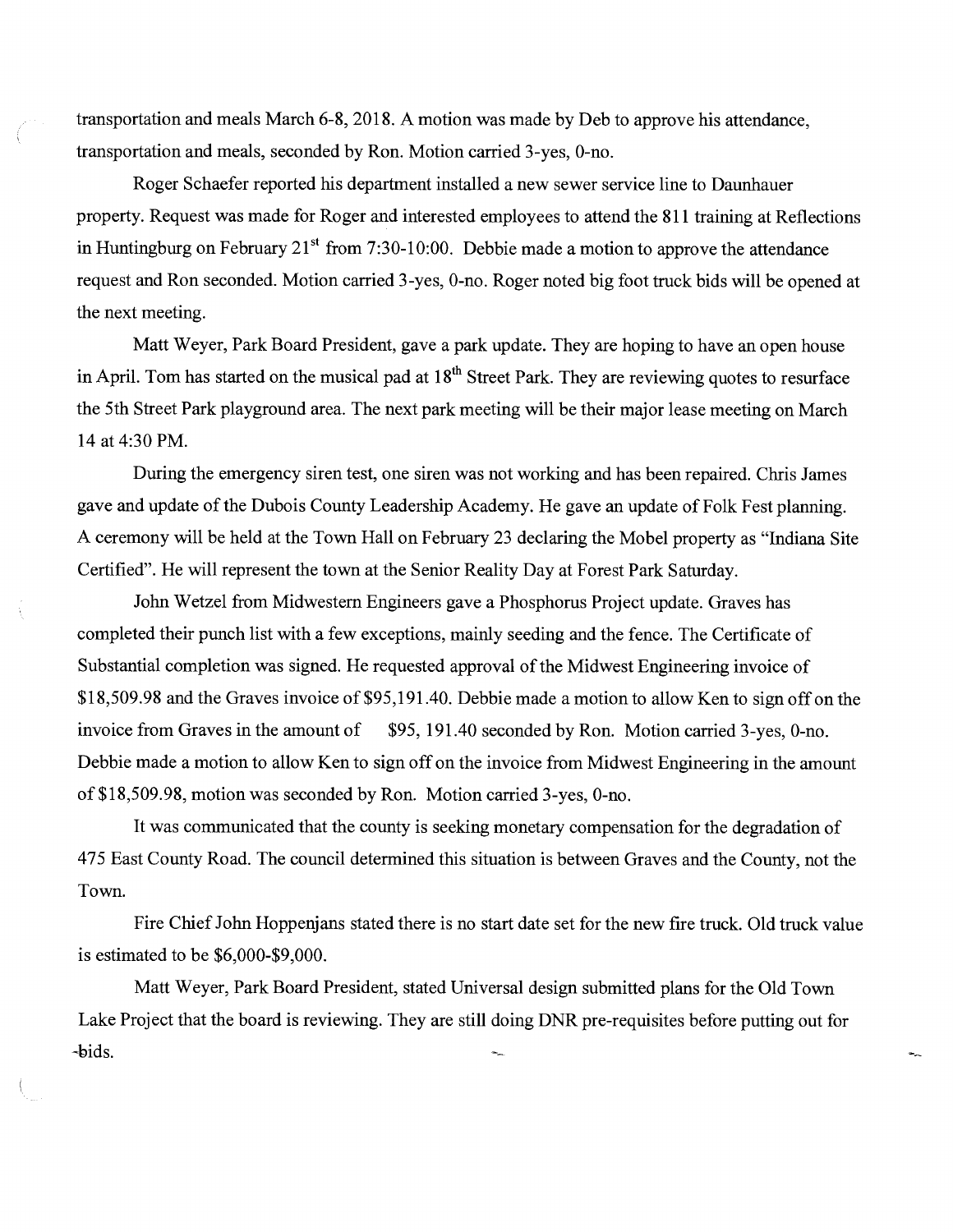Tom Lueken gave a timeline of the W.  $23<sup>rd</sup>$  St. Project Design. He communicated that there will be a need for a special meeting to receive bids to be able to meet the INDOT April 15 deadline. That date was not set at this time. Tom requested permission to advertise for bids on the 23<sup>rd</sup> Street project. Bid opening will be on March 13th at 8:30 PM. A motion was made by Debbie to authorize advertise for bidding. The motion was seconded by Ron. Motion carried 3-yes, 0-no.

Roger gave an update of the Sisters' utilities project.

There was discussion regarding the water rate increase. Bill had done a calculation based on a 19% increase. A motion was made by Ken and seconded by Debbie to implement a water rate increase of 15%. Motion carried 3-0. Bill Shaneyfelt will analyze the numbers based on a 15% increase. The rate increase will be introduced at the March meeting. It will be scheduled for Hearing at the April  $10<sup>th</sup>$ meeting for final approval. The rate increase will take place in May. There will be a need for another rate study in the end of 2019 or beginning of 2020 to revisit rates.

Chris James was in contact with Rickelman who has chosen to construct his part of the fence. The Town will construct the Town's part of the fence and will be coordinated by Chris James.

Tom Lueken reported he is waiting for quotes for the Senior Citizens Building doors.

Matt Weyer requested the process begin to allow the park to transfer \$46,000 unspent funds from the 2017 budget to the 2018 budget. It was requested that a hearing date for the Additional Park Appropriation of \$46,000 be set for April 10, 8 PM and the appropriate notice to the public be initiated. A motion was made by Ron to approve the hearing date as stated above. The motion was seconded by Debbie. Motion carried 3-yes, 0-no.

Resolution 2018-03, a resolution to sell body armor vest to Jasper Police Dept. for \$300 was introduced. A motion was made by Debbie to accept the resolution as presented, seconded by Ron. Motion carried 3-yes, 0-no.

A motion was made by Debbie to allow Ken Sicard and Tamara Miller to sign off on the contract with the Indiana 15 Region Planning Commission for Codification of Ordinances for \$1,200, seconded by Ron. Motion carried 3-yes, 0-no.

A motion was made by Ron to allow Ken Sicard and Tamara Miller to sign off on the contract with the Indiana 15 Regional Planning Commission for updating the Town of Ferdinand Base Map for \$700, seconded by Debbie. Motion carried 3-yes, 0-no.

The cheek #5280 to Alyssa Fleck for \$74.91 that was never cashed was approved to put back into the sewer fund on motion by Debbie and seconded by Ron. Motion carried 3-yes, 0-no.